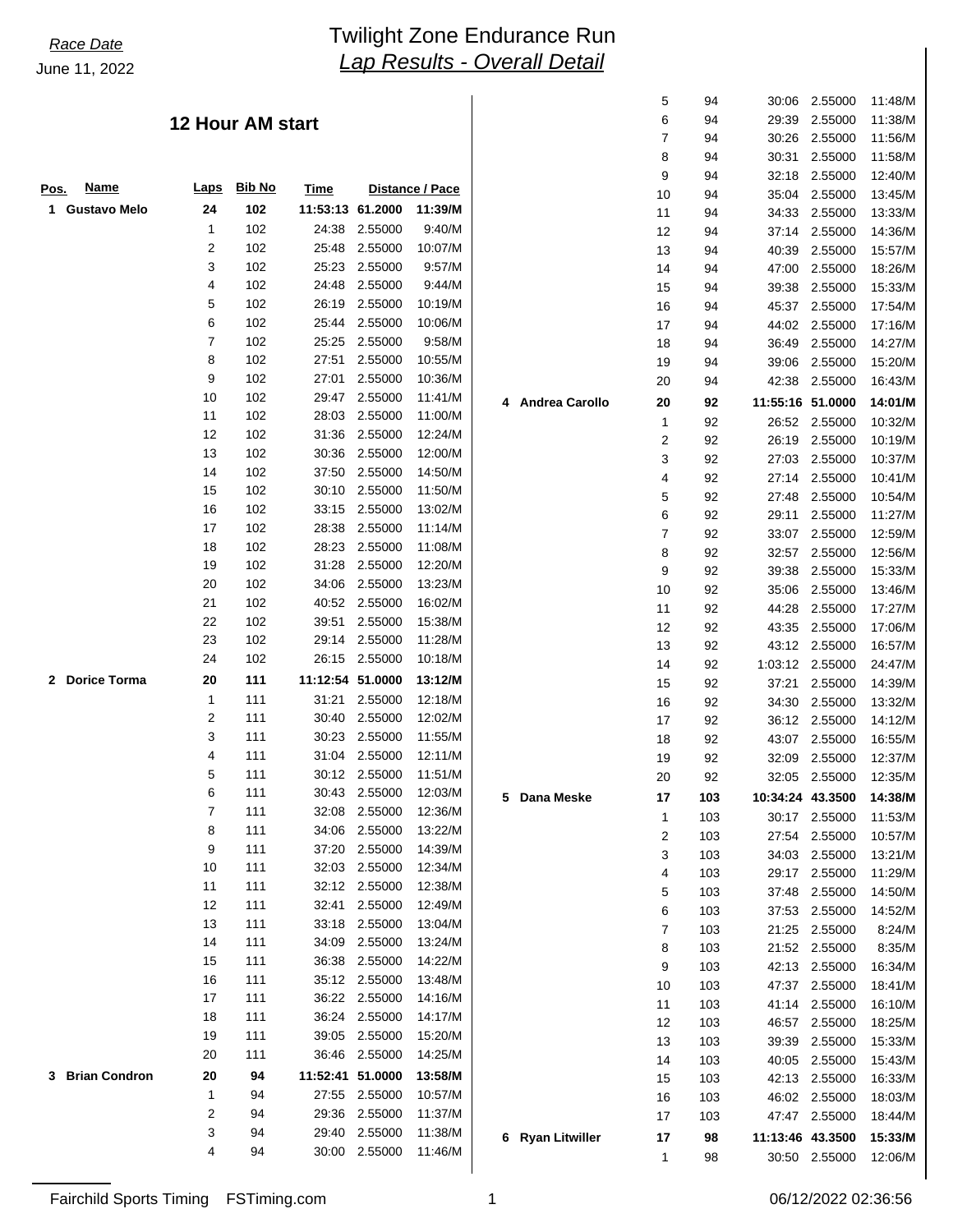## *Lap Results - Overall Detail* June 11, 2022 **Twilight Zone Endurance Run**

 $\overline{1}$ 

|                          |                |                         |                  |                    |                        | 9  | <b>Paul Terbrack</b> | 15 | 110 | 10:28:03 38.2500 |                 | 16:25/M |
|--------------------------|----------------|-------------------------|------------------|--------------------|------------------------|----|----------------------|----|-----|------------------|-----------------|---------|
|                          |                | <b>12 Hour AM start</b> |                  |                    |                        |    |                      | 1  | 110 | 35:33            | 2.55000         | 13:57/M |
|                          |                |                         |                  |                    |                        |    |                      | 2  | 110 |                  | 36:57 2.55000   | 14:29/M |
|                          |                |                         |                  |                    |                        |    |                      | 3  | 110 |                  | 37:22 2.55000   | 14:39/M |
| <b>Name</b><br>Pos.      | <b>Laps</b>    | <b>Bib No</b>           | Time             |                    | <b>Distance / Pace</b> |    |                      | 4  | 110 |                  | 37:02 2.55000   | 14:32/M |
| <b>Ryan Litwiller</b>    |                |                         | 11:13:46 43.3500 |                    | 15:33/M                |    |                      | 5  | 110 |                  | 37:14 2.55000   | 14:36/M |
| 6                        | 17             | 98                      |                  |                    |                        |    |                      | 6  | 110 | 38:57            | 2.55000         | 15:16/M |
|                          | 2              | 98                      |                  | 31:09 2.55000      | 12:13/M                |    |                      | 7  | 110 | 40:06            | 2.55000         | 15:44/M |
|                          | 3              | 98                      | 32:00            | 2.55000            | 12:33/M                |    |                      | 8  | 110 | 38:59            | 2.55000         | 15:17/M |
|                          | 4              | 98                      | 29:33            | 2.55000            | 11:36/M                |    |                      | 9  | 110 | 40:15            | 2.55000         | 15:47/M |
|                          | 5<br>6         | 98                      | 33:19            | 2.55000<br>2.55000 | 13:04/M<br>12:00/M     |    |                      | 10 | 110 | 46:17            | 2.55000         | 18:09/M |
|                          | 7              | 98                      | 30:34            | 2.55000            |                        |    |                      | 11 | 110 | 52:43            | 2.55000         | 20:40/M |
|                          |                | 98                      | 36:28            | 2.55000            | 14:18/M                |    |                      | 12 | 110 | 49:18            | 2.55000         | 19:20/M |
|                          | 8<br>9         | 98                      | 34:34            | 2.55000            | 13:33/M                |    |                      | 13 | 110 | 46:18            | 2.55000         | 18:10/M |
|                          | 10             | 98<br>98                | 40:44            | 36:56 2.55000      | 15:59/M<br>14:29/M     |    |                      | 14 | 110 | 46:21            | 2.55000         | 18:11/M |
|                          | 11             | 98                      | 48:27            | 2.55000            | 19:00/M                |    |                      | 15 | 110 | 44:35            | 2.55000         | 17:29/M |
|                          | 12             | 98                      | 40:28            | 2.55000            | 15:52/M                |    | 10 Nelson Rosario    | 14 | 109 |                  | 9:21:11 35.7000 | 15:43/M |
|                          | 13             |                         |                  | 52:19 2.55000      | 20:31/M                |    |                      | 1  | 109 | 36:41            | 2.55000         | 14:23/M |
|                          | 14             | 98<br>98                |                  | 2.55000            |                        |    |                      | 2  | 109 | 35:24            | 2.55000         | 13:53/M |
|                          | 15             | 98                      | 50:53            | 2.55000            | 19:57/M<br>21:58/M     |    |                      | 3  | 109 | 32:04            | 2.55000         | 12:35/M |
|                          | 16             |                         | 56:01            | 2.55000            | 16:48/M                |    |                      | 4  | 109 | 39:37            | 2.55000         | 15:33/M |
|                          | 17             | 98<br>98                | 42:49            | 46:35 2.55000      | 18:16/M                |    |                      | 5  | 109 | 39:44            | 2.55000         | 15:35/M |
|                          |                |                         |                  |                    |                        |    |                      | 6  | 109 | 41:06            | 2.55000         | 16:07/M |
| 7 Natalina Garavaglia    | 16             | 96                      | 11:22:02 40.8000 |                    | 16:43/M                |    |                      | 7  | 109 | 41:33            | 2.55000         | 16:18/M |
|                          | 1              | 96                      | 32:21            | 2.55000            | 12:41/M                |    |                      | 8  | 109 | 49:46            | 2.55000         | 19:31/M |
|                          | $\overline{c}$ | 96                      | 34:10            | 2.55000            | 13:24/M                |    |                      | 9  | 109 | 46:59            | 2.55000         | 18:26/M |
|                          | 3              | 96                      | 36:15            | 2.55000            | 14:13/M                |    |                      | 10 | 109 | 47:10            | 2.55000         | 18:30/M |
|                          | 4              | 96                      | 34:30            | 2.55000            | 13:32/M                |    |                      | 11 | 109 |                  | 49:12 2.55000   | 19:18/M |
|                          | 5              | 96                      | 37:40            | 2.55000            | 14:46/M                |    |                      | 12 | 109 | 43:44            | 2.55000         | 17:09/M |
|                          | 6              | 96                      | 35:28            | 2.55000            | 13:55/M                |    |                      | 13 | 109 | 34:55            | 2.55000         | 13:42/M |
|                          | $\overline{7}$ | 96                      | 45:06            | 2.55000            | 17:41/M                |    |                      | 14 | 109 |                  | 23:10 2.55000   | 9:05/M  |
|                          | 8<br>9         | 96                      | 40:50            | 2.55000            | 16:01/M                | 11 | Jon Balsamo          | 14 | 86  | 10:28:57 35.7000 |                 | 17:37/M |
|                          |                | 96                      | 40:20            | 2.55000            | 15:49/M                |    |                      | 1  | 86  | 30:10            | 2.55000         | 11:50/M |
|                          | 10             | 96                      | 45:53            | 2.55000            | 18:00/M                |    |                      | 2  | 86  | 33:06            | 2.55000         | 12:59/M |
|                          | 11             | 96                      | 49:46            | 2.55000            | 19:31/M                |    |                      | 3  | 86  | 35:49            | 2.55000         | 14:03/M |
|                          | 12<br>13       | 96                      | 44:45            | 2.55000<br>2.55000 | 17:33/M<br>18:34/M     |    |                      | 4  | 86  | 42:36            | 2.55000         | 16:43/M |
|                          | 14             | 96<br>96                | 47:20<br>47:28   | 2.55000            | 18:37/M                |    |                      | 5  | 86  | 39:26            | 2.55000         | 15:28/M |
|                          |                |                         |                  | 55:00 2.55000      | 21:34/M                |    |                      | 6  | 86  | 40:08            | 2.55000         | 15:44/M |
|                          | 15<br>16       | 96<br>96                | 55:03            | 2.55000            | 21:35/M                |    |                      | 7  | 86  | 37:18            | 2.55000         | 14:38/M |
|                          |                |                         |                  |                    |                        |    |                      | 8  | 86  | 36:13            | 2.55000         | 14:12/M |
| <b>Shaylene Lev</b><br>8 | 16             | 97                      | 11:30:01 40.8000 |                    | 16:55/M                |    |                      | 9  | 86  | 38:56            | 2.55000         | 15:16/M |
|                          | 1              | 97                      |                  | 30:40 2.55000      | 12:02/M                |    |                      | 10 | 86  | 41:54            | 2.55000         | 16:26/M |
|                          | $\overline{c}$ | 97                      | 38:09            | 2.55000            | 14:58/M                |    |                      | 11 | 86  | 1:10:05          | 2.55000         | 27:29/M |
|                          | 3              | 97                      | 35:18            | 2.55000            | 13:51/M                |    |                      | 12 | 86  | 59:23            | 2.55000         | 23:17/M |
|                          | 4              | $97\,$                  | 37:56            | 2.55000            | 14:53/M                |    |                      | 13 | 86  |                  | 1:05:32 2.55000 | 25:42/M |
|                          | 5              | 97                      | 38:37            | 2.55000            | 15:09/M                |    |                      | 14 | 86  |                  | 58:15 2.55000   | 22:51/M |
|                          | 6              | 97                      | 39:51            | 2.55000            | 15:38/M                |    | 12 Richard Nave      | 14 | 104 | 10:30:54 35.7000 |                 | 17:40/M |
|                          | 7              | 97                      | 43:49            | 2.55000            | 17:11/M                |    |                      | 1  | 104 |                  | 27:55 2.55000   | 10:57/M |
|                          | 8              | 97                      | 40:06            | 2.55000            | 15:44/M                |    |                      | 2  | 104 |                  | 29:35 2.55000   | 11:36/M |
|                          | 9              | 97                      |                  | 48:02 2.55000      | 18:50/M                |    |                      | 3  | 104 |                  | 29:34 2.55000   | 11:36/M |
|                          | 10             | 97                      | 47:39            | 2.55000            | 18:42/M                |    |                      | 4  | 104 |                  | 30:03 2.55000   | 11:47/M |
|                          | 11             | 97                      |                  | 47:42 2.55000      | 18:43/M                |    |                      | 5  | 104 | 30:09            | 2.55000         | 11:50/M |
|                          | 12<br>13       | 97<br>97                | 41:50            | 2.55000            | 16:24/M                |    |                      | 6  | 104 |                  | 29:35 2.55000   | 11:36/M |
|                          | 14             | 97                      |                  | 44:54 2.55000      | 17:37/M                |    |                      | 7  | 104 |                  | 30:24 2.55000   | 11:55/M |
|                          | 15             | 97                      | 47:22<br>53:58   | 2.55000<br>2.55000 | 18:35/M<br>21:10/M     |    |                      | 8  | 104 |                  | 30:32 2.55000   | 11:59/M |
|                          | 16             | 97                      | 54:01            | 2.55000            | 21:11/M                |    |                      | 9  | 104 |                  | 35:28 2.55000   | 13:55/M |
|                          |                |                         |                  |                    |                        |    |                      | 10 | 104 |                  | 40:18 2.55000   | 15:48/M |

| 14                  | 104 | 10:30:54 35.7000 |         | 17:40/M |  |  |  |  |
|---------------------|-----|------------------|---------|---------|--|--|--|--|
| 1                   | 104 | 27:55            | 2.55000 | 10:57/M |  |  |  |  |
| 2                   | 104 | 29:35            | 2.55000 | 11:36/M |  |  |  |  |
| 3                   | 104 | 29:34            | 2.55000 | 11:36/M |  |  |  |  |
| 4                   | 104 | 30:03            | 2.55000 | 11:47/M |  |  |  |  |
| 5                   | 104 | 30:09            | 2.55000 | 11:50/M |  |  |  |  |
| 6                   | 104 | 29:35            | 2.55000 | 11:36/M |  |  |  |  |
| 7                   | 104 | 30:24            | 2.55000 | 11:55/M |  |  |  |  |
| 8                   | 104 | 30:32            | 2.55000 | 11:59/M |  |  |  |  |
| 9                   | 104 | 35.28            | 2.55000 | 13:55/M |  |  |  |  |
| 10                  | 104 | 40:18            | 2.55000 | 15:48/M |  |  |  |  |
| 06/12/2022 02:36:56 |     |                  |         |         |  |  |  |  |

Fairchild Sports Timing FSTiming.com 2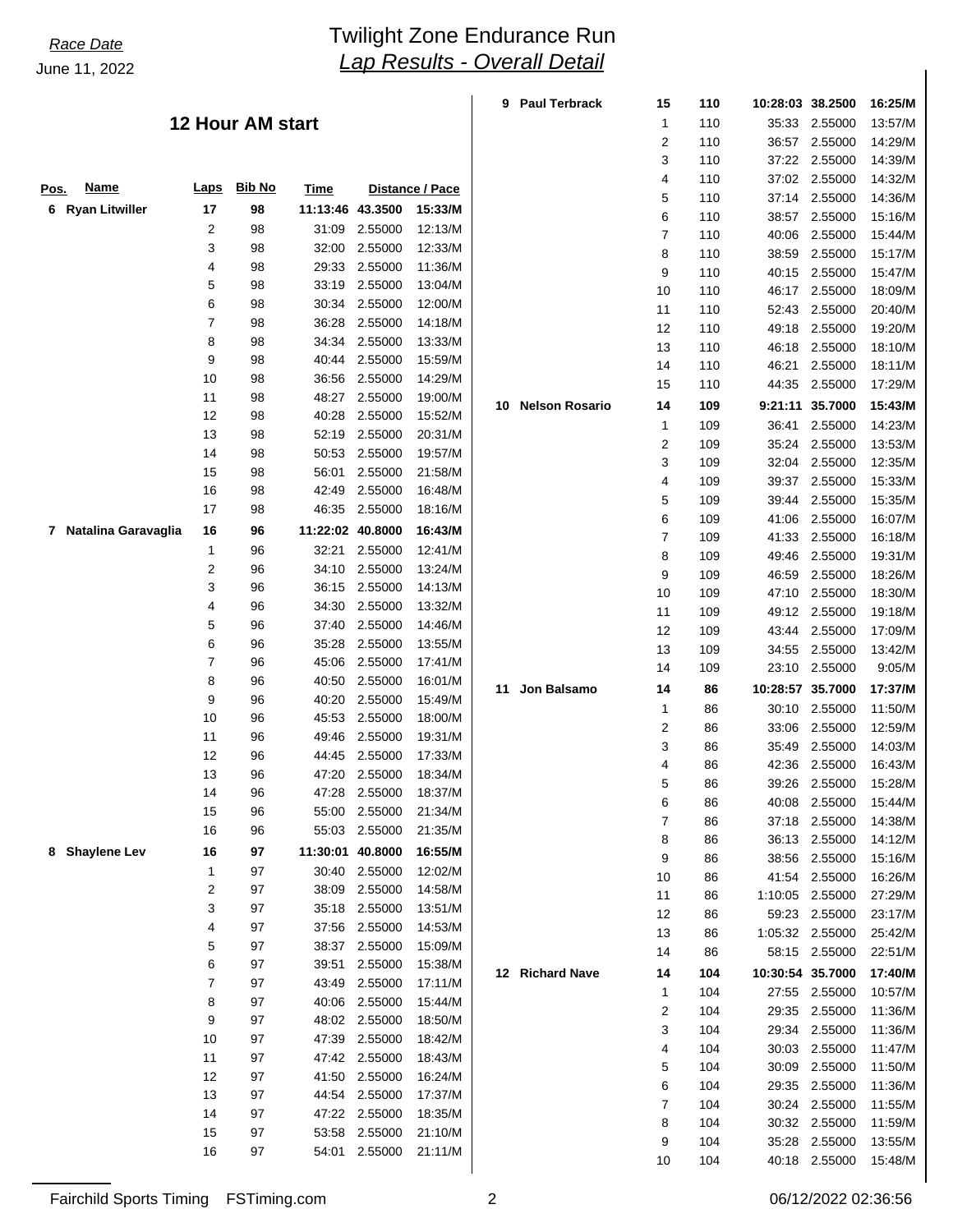# *Lap Results - Overall Detail* June 11, 2022 *Race Date* Twilight Zone Endurance Run

### **12 Hour AM start**

| Pos. | <u>Name</u>            | <u>Laps</u>    | <b>Bib No</b> | <b>Time</b> |         | Distance / Pace |  |
|------|------------------------|----------------|---------------|-------------|---------|-----------------|--|
| 12   | <b>Richard Nave</b>    | 14             | 104           | 10:30:54    | 35.7000 | 17:40/M         |  |
|      |                        | 11             | 104           | 3:10:44     | 2.55000 | 74:48/M         |  |
|      |                        | 12             | 104           | 1:07:19     | 2.55000 | 26:24/M         |  |
|      |                        | 13             | 104           | 22:24       | 2.55000 | 8:47/M          |  |
|      |                        | 14             | 104           | 36:47       | 2.55000 | 14:26/M         |  |
| 13   | <b>Adam Truna</b>      | 13             | 112           | 8:52:45     | 33.1500 | 16:04/M         |  |
|      |                        | 1              | 112           | 31:33       | 2.55000 | 12:23/M         |  |
|      |                        | $\overline{2}$ | 112           | 35:12       | 2.55000 | 13:48/M         |  |
|      |                        | 3              | 112           | 36:17       | 2.55000 | 14:14/M         |  |
|      |                        | 4              | 112           | 39:44       | 2.55000 | 15:35/M         |  |
|      |                        | 5              | 112           | 36:54       | 2.55000 | 14:28/M         |  |
|      |                        | 6              | 112           | 36:49       | 2.55000 | 14:27/M         |  |
|      |                        | 7              | 112           | 40:45       | 2.55000 | 15:59/M         |  |
|      |                        | 8              | 112           | 42:02       | 2.55000 | 16:29/M         |  |
|      |                        | 9              | 112           | 41:43       | 2.55000 | 16:22/M         |  |
|      |                        | 10             | 112           | 47:12       | 2.55000 | 18:31/M         |  |
|      |                        | 11             | 112           | 46:27       | 2.55000 | 18:13/M         |  |
|      |                        | 12             | 112           | 48:05       | 2.55000 | 18:52/M         |  |
|      |                        | 13             | 112           | 49:55       | 2.55000 | 19:35/M         |  |
| 14.  | <b>Adrian Claussen</b> | 13             | 93            | 8:52:46     | 33.1500 | 16:04/M         |  |
|      |                        | 1              | 93            | 31:33       | 2.55000 | 12:23/M         |  |
|      |                        | 2              | 93            | 35:11       | 2.55000 | 13:48/M         |  |
|      |                        | 3              | 93            | 36:18       | 2.55000 | 14:14/M         |  |
|      |                        | 4              | 93            | 39:44       | 2.55000 | 15:35/M         |  |
|      |                        | 5              | 93            | 36:54       | 2.55000 | 14:29/M         |  |
|      |                        | 6              | 93            | 36:48       | 2.55000 | 14:26/M         |  |
|      |                        | 7              | 93            | 40:45       | 2.55000 | 15:59/M         |  |
|      |                        | 8              | 93            | 42:01       | 2.55000 | 16:29/M         |  |
|      |                        | 9              | 93            | 41:43       | 2.55000 | 16:22/M         |  |
|      |                        | 10             | 93            | 47:13       | 2.55000 | 18:31/M         |  |
|      |                        | 11             | 93            | 46:25       | 2.55000 | 18:12/M         |  |
|      |                        | 12             | 93            | 48:06       | 2.55000 | 18:52/M         |  |
|      |                        | 13             | 93            | 49:57       | 2.55000 | 19:35/M         |  |
|      | 15 Kevin Budzynski     | 13             | 91            | 9:22:17     | 33.1500 | 16:58/M         |  |
|      |                        | 1              | 91            | 32:53       | 2.55000 | 12:54/M         |  |
|      |                        | 2              | 91            | 33:21       | 2.55000 | 13:05/M         |  |
|      |                        | 3              | 91            | 34:53       | 2.55000 | 13:41/M         |  |
|      |                        | 4              | 91            | 36:13       | 2.55000 | 14:12/M         |  |
|      |                        | 5              | 91            | 36:11       | 2.55000 | 14:12/M         |  |
|      |                        | 6              | 91            | 42:51       | 2.55000 | 16:48/M         |  |
|      |                        | 7              | 91            | 45:06       | 2.55000 | 17:41/M         |  |
|      |                        | 8              | 91            | 48:46       | 2.55000 | 19:08/M         |  |
|      |                        | 9              | 91            | 51:03       | 2.55000 | 20:01/M         |  |
|      |                        | 10             | 91            | 49:30       | 2.55000 | 19:25/M         |  |
|      |                        | 11             | 91            | 48:11       | 2.55000 | 18:54/M         |  |
|      |                        | 12             | 91            | 48:30       | 2.55000 | 19:01/M         |  |
|      |                        | 13             | 91            | 54:44       | 2.55000 | 21:28/M         |  |
| 16   | <b>Michael Balsamo</b> | 13             | 87            | 10:26:11    | 33.1500 | 18:53/M         |  |
|      |                        | 1              | 87            | 30:11       | 2.55000 | 11:51/M         |  |
|      |                        | 2              | 87            | 33:04       | 2.55000 | 12:58/M         |  |
|      |                        | 3              | 87            | 35:49       | 2.55000 | 14:03/M         |  |
|      |                        |                |               |             |         |                 |  |

|    |                          | 4                       | 87  | 42:41    | 2.55000 | 16:45/M |
|----|--------------------------|-------------------------|-----|----------|---------|---------|
|    |                          | 5                       | 87  | 40:00    | 2.55000 | 15:41/M |
|    |                          | 6                       | 87  | 54:26    | 2.55000 | 21:21/M |
|    |                          | 7                       | 87  | 44:12    | 2.55000 | 17:20/M |
|    |                          | 8                       | 87  | 53:31    | 2.55000 | 20:59/M |
|    |                          | 9                       | 87  | 48:01    | 2.55000 | 18:50/M |
|    |                          | 10                      | 87  | 1:03:47  | 2.55000 | 25:01/M |
|    |                          | 11                      | 87  | 59:22    | 2.55000 | 23:17/M |
|    |                          | 12                      | 87  | 1:05:52  | 2.55000 | 25:50/M |
|    |                          | 13                      | 87  | 55:09    | 2.55000 | 21:38/M |
| 17 | <b>Keith Mamola</b>      | 13                      | 117 | 10:40:55 | 33.1500 | 19:20/M |
|    |                          | 1                       | 117 | 35:00    | 2.55000 | 13:44/M |
|    |                          | $\overline{\mathbf{c}}$ | 117 | 35:00    | 2.55000 | 13:44/M |
|    |                          | 3                       | 117 | 35:00    | 2.55000 | 13:44/M |
|    |                          | 4                       | 117 | 25:00    | 2.55000 | 9:48/M  |
|    |                          | 5                       | 117 | 45:00    | 2.55000 | 17:39/M |
|    |                          | 6                       | 117 | 35:00    | 2.55000 | 13:44/M |
|    |                          | 7                       | 117 | 2:17:04  | 2.55000 | 53:45/M |
|    |                          | 8                       | 117 | 35:54    | 2.55000 | 14:05/M |
|    |                          | 9                       | 117 | 51:38    | 2.55000 | 20:15/M |
|    |                          | 10                      | 117 | 1:03:20  | 2.55000 | 24:50/M |
|    |                          | 11                      | 117 | 37:28    | 2.55000 | 14:42/M |
|    |                          | 12                      | 117 | 37:02    | 2.55000 | 14:31/M |
|    |                          | 13                      | 117 | 1:08:25  | 2.55000 | 26:50/M |
| 18 | <b>Mike Arthur</b>       | 13                      | 85  | 11:30:01 | 33.1500 | 20:49/M |
|    |                          | 1                       | 85  | 30:40    | 2.55000 | 12:02/M |
|    |                          | $\overline{\mathbf{c}}$ | 85  | 38:10    | 2.55000 | 14:58/M |
|    |                          | 3                       | 85  | 35:16    | 2.55000 | 13:50/M |
|    |                          | 4                       | 85  | 37:25    | 2.55000 | 14:41/M |
|    |                          | 5                       | 85  | 34:41    | 2.55000 | 13:36/M |
|    |                          | 6                       | 85  | 44:18    | 2.55000 | 17:23/M |
|    |                          | 7                       | 85  | 43:28    | 2.55000 | 17:03/M |
|    |                          | 8                       | 85  | 46:00    | 2.55000 | 18:03/M |
|    |                          | 9                       | 85  | 38:24    | 2.55000 | 15:04/M |
|    |                          | 10                      | 85  | 47:19    | 2.55000 | 18:33/M |
|    |                          | 11                      | 85  | 52:06    | 2.55000 | 20:26/M |
|    |                          | 12                      | 85  | 38:51    | 2.55000 | 15:14/M |
|    |                          | 13                      | 85  | 3:23:15  | 2.55000 | 79:42/M |
| 19 | <b>Mike Turala</b>       | 13                      | 113 | 11:56:53 | 33.1500 | 21:38/M |
|    |                          | 1                       | 113 | 48:43    | 2.55000 | 19:06/M |
|    |                          | 2                       | 113 | 50:02    | 2.55000 | 19:37/M |
|    |                          | 3                       | 113 | 48:39    | 2.55000 | 19:05/M |
|    |                          | 4                       | 113 | 52:35    | 2.55000 | 20:37/M |
|    |                          | 5                       | 113 | 54:27    | 2.55000 | 21:22/M |
|    |                          | 6                       | 113 | 51:51    | 2.55000 | 20:20/M |
|    |                          | 7                       | 113 | 1:02:07  | 2.55000 | 24:22/M |
|    |                          | 8                       | 113 | 53:30    | 2.55000 | 20:59/M |
|    |                          | 9                       | 113 | 49:57    | 2.55000 | 19:35/M |
|    |                          | 10                      | 113 | 1:13:26  | 2.55000 | 28:48/M |
|    |                          | 11                      | 113 | 1:21:32  | 2.55000 | 31:59/M |
|    |                          | 12                      | 113 | 46:35    | 2.55000 | 18:16/M |
|    |                          | 13                      | 113 | 43:23    | 2.55000 | 17:01/M |
| 20 | <b>Matthew McLanahan</b> | 11                      | 101 | 5:49:23  | 28.0500 | 12:27/M |
|    |                          | 1                       | 101 | 23:37    | 2.55000 | 9:16/M  |
|    |                          | $\overline{2}$          | 101 | 24:44    | 2.55000 | 9:42/M  |
|    |                          | 3                       | 101 | 25:57    | 2.55000 | 10:11/M |
|    |                          | 4                       | 101 | 26:39    | 2.55000 | 10:27/M |